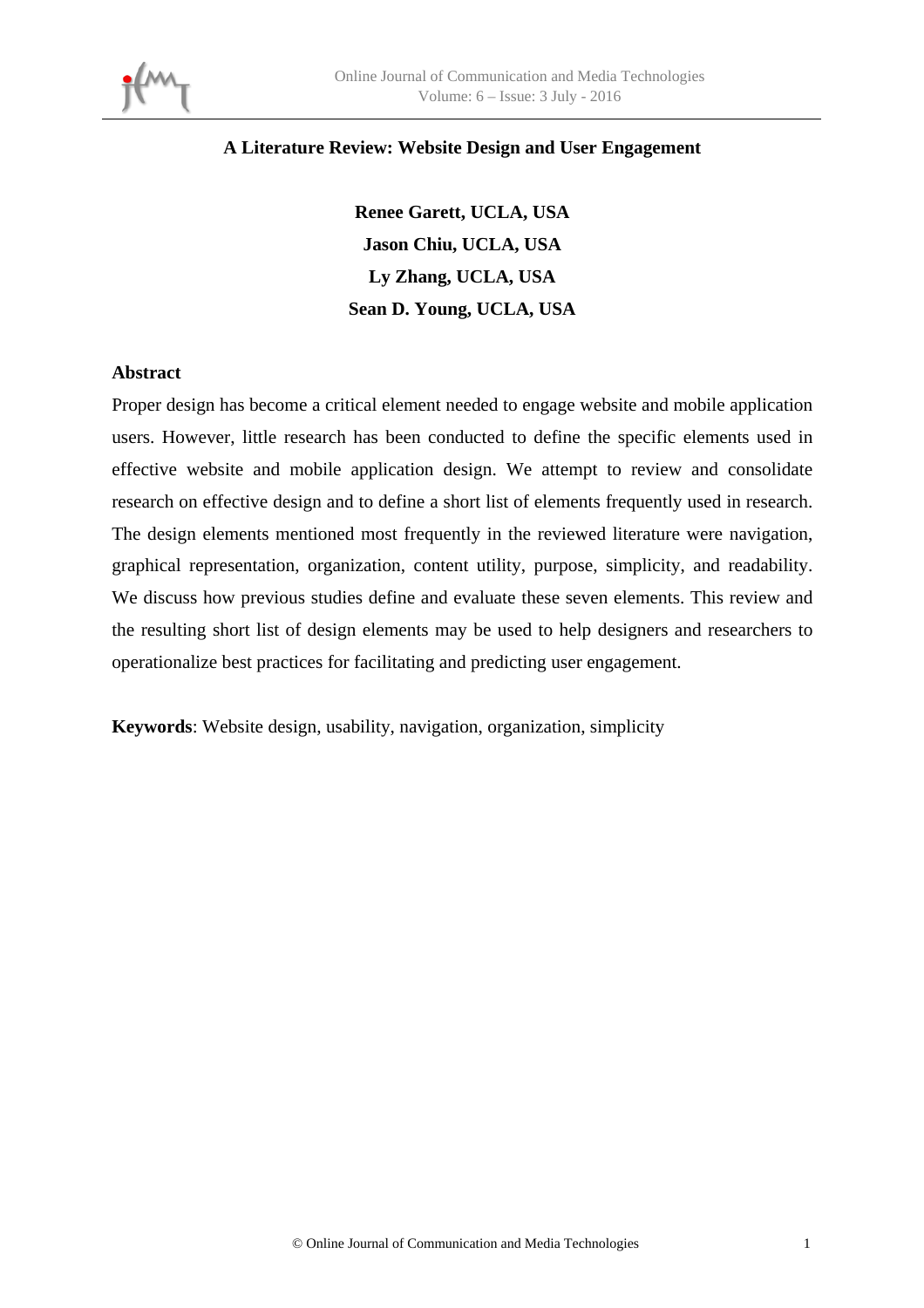# **Introduction**

Internet usage has increased tremendously and rapidly in the past decade ("Internet Use Over Time," 2014). Websites have become the most important public communication portal for most, if not all, businesses and organizations. As of 2014, 87% of American adults aged 18 or older are Internet users ("Internet User Demographics," 2013). Because business-toconsumer interactions mainly occur online, website design is critical in engaging users (Flavián, Guinalíu, & Gurrea, 2006; Lee & Kozar, 2012; Petre, Minocha, & Roberts, 2006). Poorly designed websites may frustrate users and result in a high "bounce rate", or people visiting the entrance page without exploring other pages within the site (Google.com, 2015). On the other hand, a well-designed website with high usability has been found to positively influence visitor retention (revisit rates) and purchasing behavior (Avouris, Tselios, Fidas, & Papachristos, 2003; Flavián et al., 2006; Lee & Kozar, 2012).

Little research, however, has been conducted to define the specific elements that constitute effective website design. One of the key design measures is usability (International Standardization Organization, 1998). The International Standardized Organization (ISO) defines usability as the extent to which users can achieve desired tasks (e.g., access desired information or place a purchase) with effectiveness (completeness and accuracy of the task), efficiency (time spent on the task), and satisfaction (user experience) within a system. However, there is currently no consensus on how to properly operationalize and assess website usability (Lee & Kozar, 2012). For example, Nielson associates usability with learnability, efficiency, memorability, errors, and satisfaction (Nielsen, 2012). Yet, Palmer (2002) postulates that usability is determined by download time, navigation, content, interactivity, and responsiveness. Similar to usability, many other key design elements, such as scannability, readability, and visual aesthetics, have not yet been clearly defined (Bevan, 1997; Brady & Phillips, 2003; Kim, Lee, Han, & Lee, 2002), and there are no clear guidelines that individuals can follow when designing websites to increase engagement.

This review sought to address that question by identifying and consolidating the key website design elements that influence user engagement according to prior research studies. This review aimed to determine the website design elements that are most commonly shown or suggested to increase user engagement. Based on these findings, we listed and defined a short list of website design elements that best facilitate and predict user engagement. The work is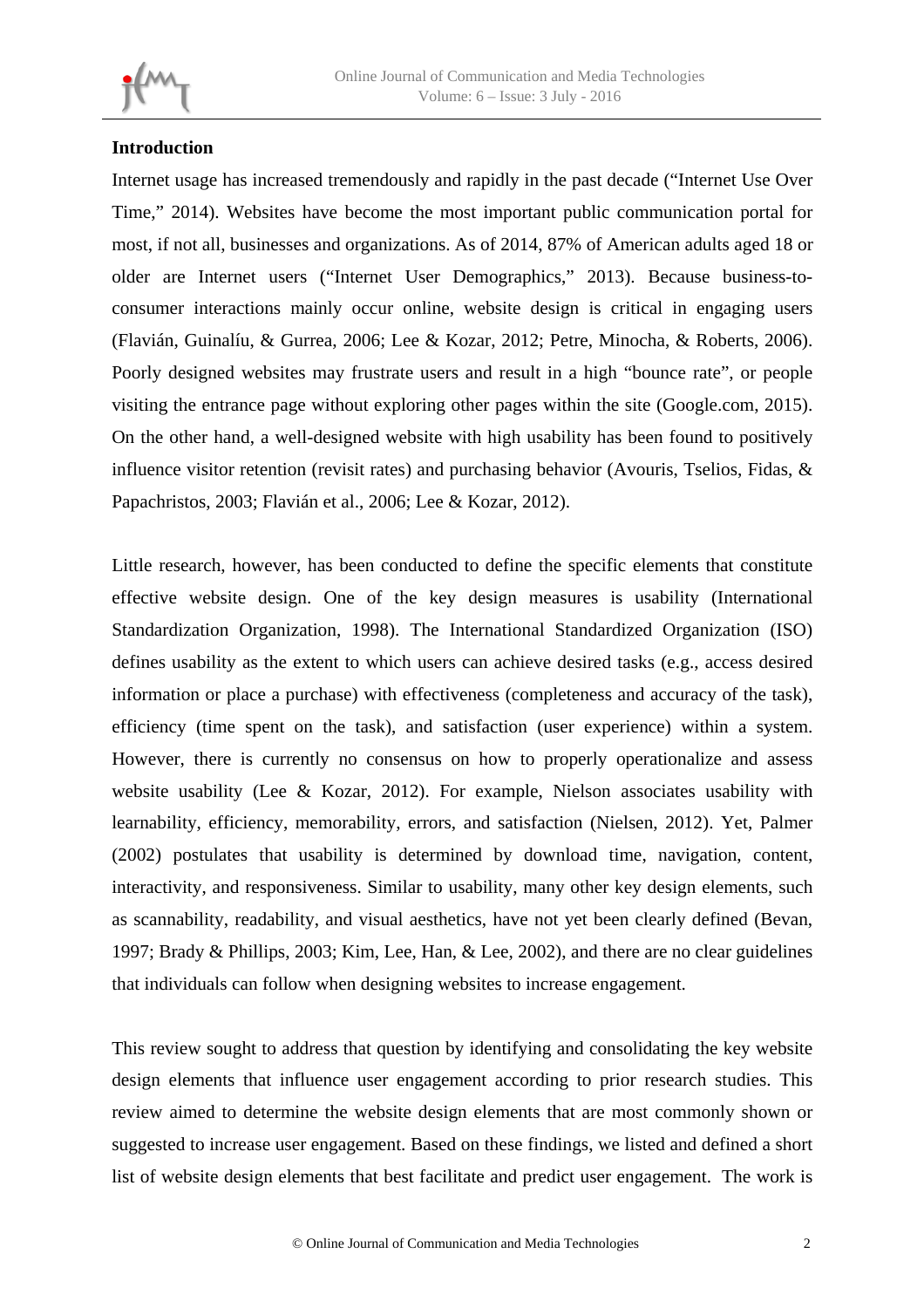

thus an exploratory research providing definitions for these elements of website design and a starting point for future research to reference.

#### **Materials and Methods**

#### **Selection Criteria and Data Extraction**

We searched for articles relating to website design on Google Scholar (scholar.google.com) because Google Scholar consolidates papers across research databases (e.g., Pubmed) and research on design is listed in multiple databases. We used the following combination of keywords: design, usability, and websites. Google Scholar yielded 115,000 total hits. However, due to the large list of studies generated, we decided to only review the top 100 listed research studies for this exploratory study.

Our inclusion criteria for the studies was: (1) publication in a peer-reviewed academic journal, (2) publication in English, and (3) publication in or after 2000. Year of publication was chosen as a limiting factor so that we would have enough years of research to identify relevant studies but also have results that relate to similar styles of websites after the year 2000. We included studies that were experimental or theoretical (review papers and commentaries) in nature. Resulting studies represented a diverse range of disciplines, including human-computer interaction, marketing, e-commerce, interface design, cognitive science, and library science. Based on these selection criteria, thirty-five unique studies remained and were included in this review.

#### **Final Search Term**

## **(design) AND (usability) AND (websites)**

The search terms were kept simple to capture the higher level design/usability papers and allow Google scholar's ranking method to filter out the most popular studies. This method also allowed studies from a large range of fields to be searched.

## **Analysis**

The literature review uncovered 20 distinct design elements commonly discussed in research that affect user engagement. They were (1) organization – is the website logically organized, (2) content utility – is the information provided useful or interesting, (3) navigation – is the website easy to navigate, (4) graphical representation – does the website utilize icons,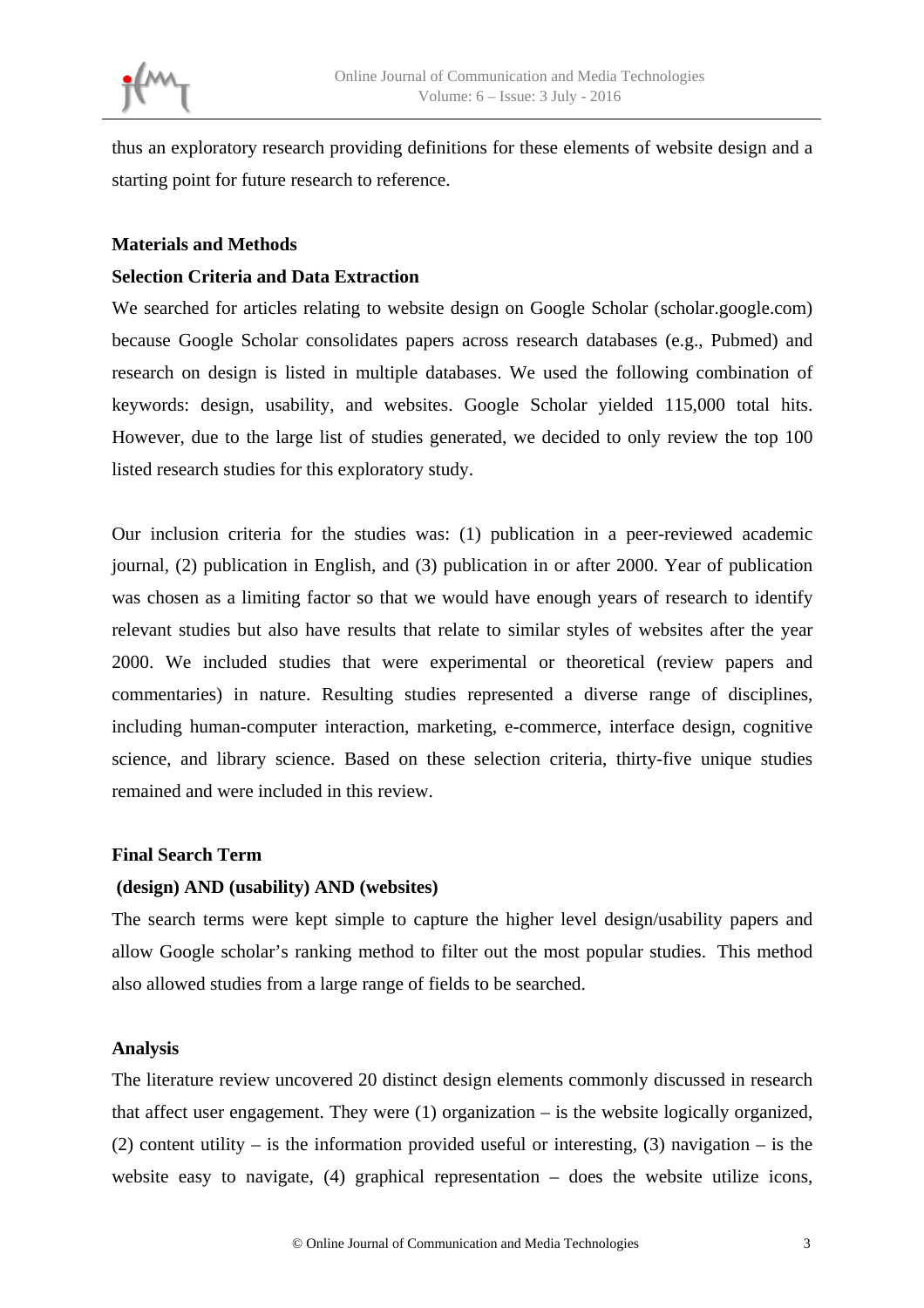

contrasting colors, and multimedia content, (5) purpose – does the website clearly state its purpose (i.e. personal, commercial, or educational), (6) memorable elements – does the website facilitate returning users to navigate the site effectively (e.g., through layout or graphics), (7) valid links – does the website provide valid links, (8) simplicity – is the design of the website simple,  $(9)$  impartiality – is the information provided fair and objective,  $(10)$ credibility – is the information provided credible,  $(11)$  consistency/reliability – is the website consistently designed (i.e., no changes in page layout throughout the site),  $(12)$  accuracy – is the information accurate,  $(13)$  loading speed – does the website take a long time to load,  $(14)$ security/privacy – does the website securely transmit, store, and display personal information/data, (15) interactive – can the user interact with the website (e.g., post comments or receive recommendations for similar purchases), (16) strong user control capabilities– does the website allow individuals to customize their experiences (such as the order of information they access and speed at which they browse the website), (17) readability – is the website easy to read and understand (e.g., no grammatical/spelling errors), (18) efficiency – is the information presented in a way that users can find the information they need quickly, (19) scannability – can users pick out relevant information quickly, and (20) learnability – how steep is the learning curve for using the website. For each of the above, we calculated the proportion of studies mentioning the element. In this review, we provide a threshold value of 30%. We identified elements that were used in at least 30% of the studies and include these elements that are above the threshold on a short list of elements used in research on proper website design. The 30% value was an arbitrary threshold picked that would provide researchers and designers with a guideline list of elements described in research on effective web design. To provide further information on how to apply this list, we present specific details on how each of these elements was discussed in research so that it can be defined and operationalized.

#### **Results**

## **Popular Website Design Elements (Table 1)**

Seven of the website design elements met our threshold requirement for review. Navigation was the most frequently discussed element, mentioned in 22 articles (62.86%). Twenty-one studies (60%) highlighted the importance of graphics. Fifteen studies (42.86%) emphasized good organization. Four other elements also exceeded the threshold level, and they were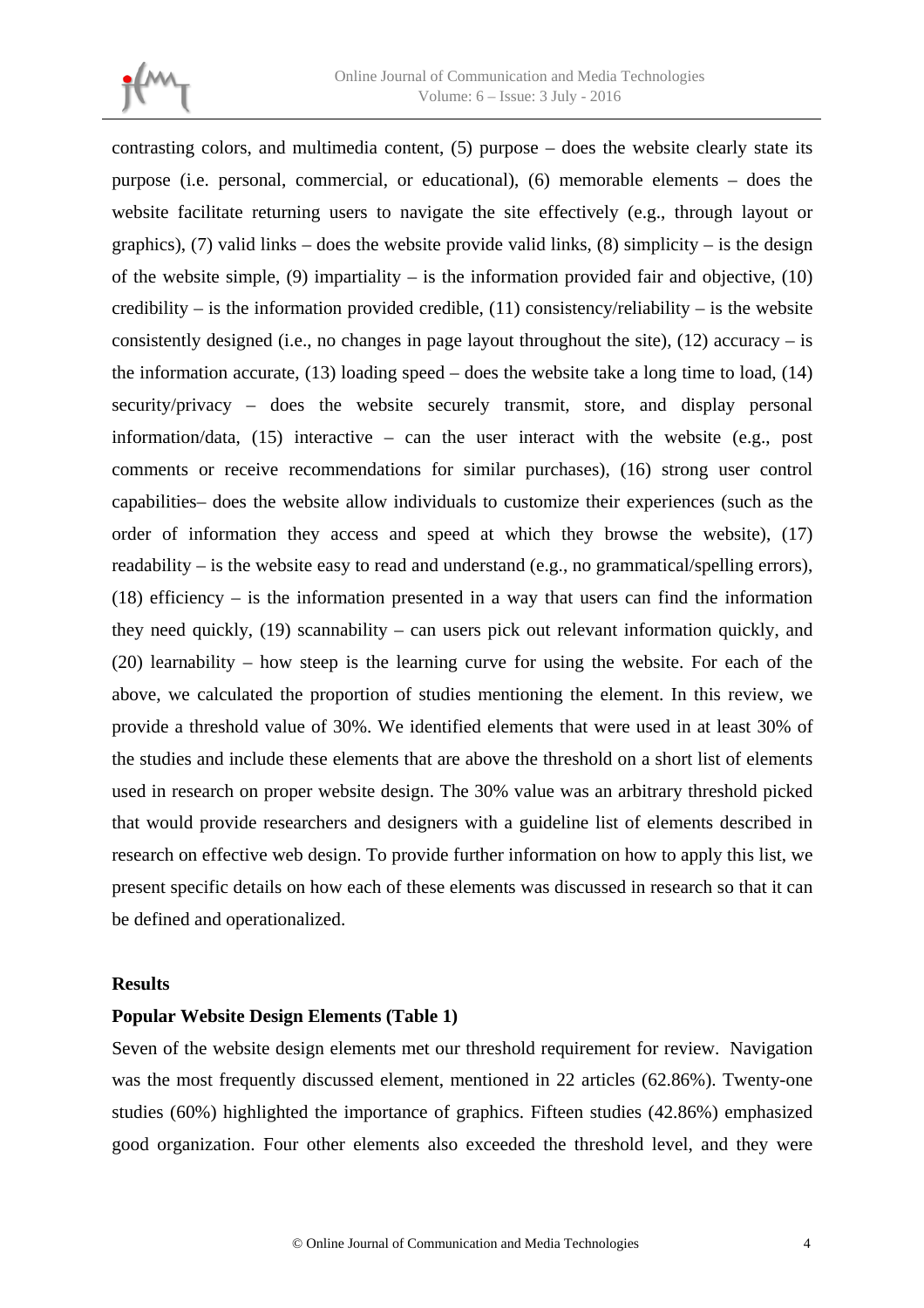content utility  $(n=13, 37.14\%)$ , purpose  $(n=11, 31.43\%)$ , simplicity  $(n=11, 31.43\%)$ , and readability (n=11, 31.43%).

Elements below our minimum requirement for review include memorable features (n=5, 14.29%), links (n=10, 28.57%), impartiality (n=1, 2.86%), credibility (n=7, 20%), consistency/reliability (n=8. 22.86%), accuracy (n=5, 14.29%), loading speed (n=10, 28.57%), security/privacy  $(n=2, 5.71\%)$ , interactive features  $(n=9, 25.71\%)$ , strong user control capabilities (n=8, 22.86%), efficiency (n=6, 17.14%), scannability (n=1, 2.86%), and learnability ( $n=2$ , 5.71%).

|                                           |      | Elements*    |                                  |                   |                                    |                |                   |  |
|-------------------------------------------|------|--------------|----------------------------------|-------------------|------------------------------------|----------------|-------------------|--|
| <b>Authors</b>                            | Year | Organization | <b>Content</b><br><b>Utility</b> | <b>Navigation</b> | <b>Graphical</b><br>Representation | <b>Purpose</b> | <b>Simplicity</b> |  |
| Rosen & Purinton                          | 2004 | $\mathbf{1}$ | $\mathbf{1}$                     | $\mathbf{1}$      | $\overline{1}$                     | $\mathbf{1}$   | $\mathbf{1}$      |  |
| Tan & Wei                                 | 2007 | $\mathbf{1}$ |                                  | $\mathbf{1}$      | $\mathbf{1}$                       | $\mathbf{1}$   | $\mathbf{1}$      |  |
| Cyr, Head, & Larios                       | 2010 |              |                                  |                   | $\mathbf{1}$                       |                |                   |  |
| Arroyo,<br>Selker, &<br>Wei               | 2006 | $\mathbf{1}$ |                                  | $\mathbf{1}$      |                                    |                | $\mathbf{1}$      |  |
| Tarafdar & Zhang                          | 2008 | $\mathbf{1}$ | $\mathbf{1}$                     | $\mathbf{1}$      |                                    |                |                   |  |
| Flavián et al.                            | 2006 |              |                                  | $\mathbf{1}$      |                                    |                |                   |  |
| George                                    | 2005 | $\mathbf{1}$ |                                  | $\mathbf{1}$      | $\mathbf{1}$                       |                | $\mathbf{1}$      |  |
| Zhang & Von Dran                          | 2000 |              | $\mathbf{1}$                     |                   | $\mathbf{1}$                       | $\mathbf{1}$   |                   |  |
| Thompson,<br>Braddy,<br>& Wuensch         | 2008 | $\mathbf{1}$ |                                  | $\mathbf{1}$      | $\mathbf{1}$                       | $\mathbf{1}$   |                   |  |
| Williamson,<br>Lepak,<br>& King           | 2003 |              |                                  | $\mathbf{1}$      |                                    | $\mathbf{1}$   |                   |  |
| Maurer & Liu                              | 2007 |              | $\mathbf{1}$                     |                   | $\mathbf{1}$                       | $\mathbf{1}$   |                   |  |
| Braddy, Meade, &<br>Kroustalis            | 2008 |              |                                  |                   | $\overline{1}$                     |                |                   |  |
| Atterer,<br>Wnuk,<br>$\&$<br>Schmidt      | 2006 |              |                                  | $\mathbf{1}$      |                                    |                | $\mathbf{1}$      |  |
| Belanche, Casaló, &<br>Guinalíu           | 2012 | $\mathbf{1}$ |                                  | $\mathbf{1}$      | $\mathbf{1}$                       | $\mathbf{1}$   | $\mathbf{1}$      |  |
| Djonov                                    | 2007 | $\mathbf{1}$ |                                  | $\mathbf{1}$      |                                    | $\mathbf{1}$   |                   |  |
| Lee & Kozar                               | 2012 |              |                                  | $\mathbf{1}$      |                                    |                | $\mathbf{1}$      |  |
| Dastidar                                  | 2009 | $\mathbf{1}$ | $\mathbf{1}$                     | $\mathbf{1}$      |                                    | $\mathbf{1}$   |                   |  |
| Sutcliffe                                 | 2001 | $\mathbf{1}$ | $\mathbf{1}$                     | $\mathbf{1}$      | $\mathbf{1}$                       | $\mathbf{1}$   | $\mathbf{1}$      |  |
| Ilsever,<br>Cyr,<br>Bonanni, & Bowes      | 2004 | $\mathbf{1}$ |                                  | $\mathbf{1}$      | $\mathbf{1}$                       | $\mathbf{1}$   |                   |  |
| Blackmon,<br>Polson,<br>Kitajima, & Lewis | 2002 | $\mathbf{1}$ |                                  |                   | $\mathbf{1}$                       | $\mathbf{1}$   |                   |  |

Table 1 – Frequency of website design elements used in research (2000-2014)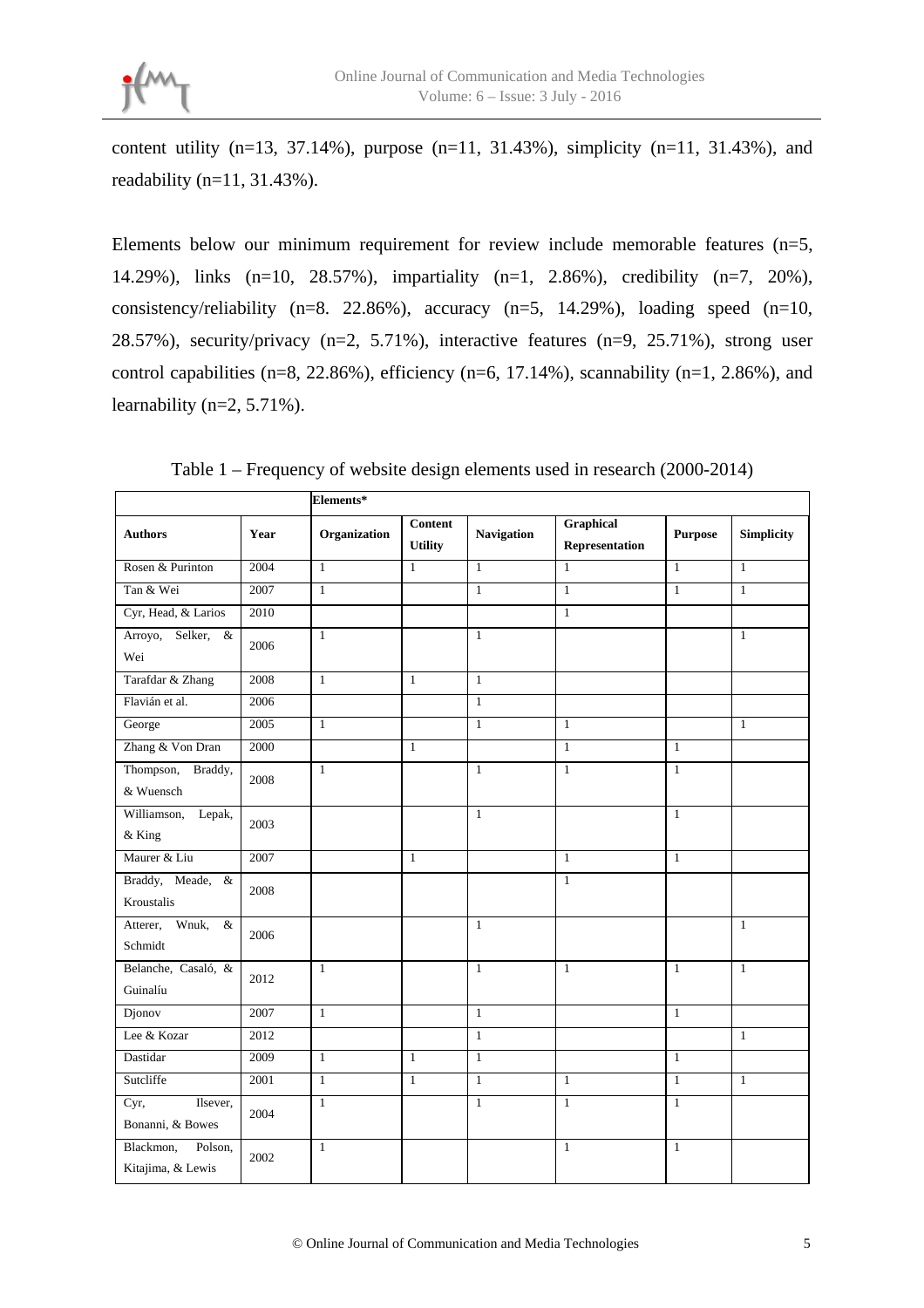

| Bedi,<br>Banati,<br>$\&$ | 2006 |                         | $\mathbf{1}$            |                 |              |                 |                 |
|--------------------------|------|-------------------------|-------------------------|-----------------|--------------|-----------------|-----------------|
| Grover                   |      |                         |                         |                 |              |                 |                 |
| Djamasbi, Siegel, &      | 2010 |                         |                         | $\mathbf{1}$    | $\mathbf{1}$ |                 |                 |
| Tullis                   |      |                         |                         |                 |              |                 |                 |
| Raward                   | 2001 |                         |                         | $\mathbf{1}$    | $\mathbf{1}$ |                 | $\mathbf{1}$    |
| De Angeli, Sutcliffe,    | 2006 |                         | $\mathbf{1}$            | $\mathbf{1}$    | $\mathbf{1}$ |                 |                 |
| & Hartmann               |      |                         |                         |                 |              |                 |                 |
| Blackmon, Kitajima,      | 2003 |                         |                         |                 |              |                 |                 |
| & Polson                 |      |                         |                         |                 |              |                 |                 |
| Song & Zahedi            | 2005 |                         | $\mathbf{1}$            | $\mathbf{1}$    | $\mathbf{1}$ |                 |                 |
| Lowry et al              | 2006 |                         |                         |                 |              |                 |                 |
| Avouris et al            | 2003 |                         | $\mathbf{1}$            |                 | $\mathbf{1}$ |                 |                 |
| Auger                    | 2005 |                         |                         |                 | $\mathbf{1}$ |                 | $\mathbf{1}$    |
| Green & Pearson          | 2006 |                         | $\mathbf{1}$            |                 |              |                 |                 |
| Zhang, Small, Von        | 2000 |                         | $\mathbf{1}$            |                 |              |                 |                 |
| Dran, & Barcellos        |      |                         |                         |                 |              |                 |                 |
| Shneiderman<br>$\&$      | 2001 |                         |                         |                 |              |                 |                 |
| Hochheiser               |      |                         |                         |                 |              |                 |                 |
| Petrie, Hamilton, &      | 2004 | $\mathbf{1}$            |                         | $\mathbf{1}$    | $\mathbf{1}$ | $\mathbf{1}$    | $\mathbf{1}$    |
| King                     |      |                         |                         |                 |              |                 |                 |
| Petre et al              | 2006 | $\mathbf{1}$            | $\mathbf{1}$            | $\mathbf{1}$    | $\mathbf{1}$ | $\mathbf{1}$    |                 |
| Lim                      | 2002 | $\mathbf{1}$            |                         | $\mathbf{1}$    | $\mathbf{1}$ | $\mathbf{1}$    |                 |
| <b>Total</b>             |      | $\overline{15}$         | 13                      | $\overline{22}$ | 21           | $\overline{11}$ | $\overline{11}$ |
| $\frac{0}{0}$            |      | 42.86                   | 37.14                   | 62.86           | 60           | 31.43           | 31.43           |
| <b>Ranking</b>           |      | $\overline{\mathbf{3}}$ | $\overline{\mathbf{4}}$ | $\mathbf{1}$    | $\mathbf 2$  | $\sqrt{5}$      | $\sqrt{5}$      |

\* Elements in table all met the 30%+ threshold; elements not meeting the 30% threshold are not shown.

# **Defining Key Design Elements for User Engagement (Table 2)**

In defining and operationalizing each of these elements, the research studies suggested that effective navigation is the presence of salient and consistent menu/navigation bars, aids for navigation (e.g., visible links), search features, and easy access to pages (multiple pathways and limited clicks/backtracking). Engaging graphical presentation entails 1) inclusion of images, 2) proper size and resolution of images, 3) multimedia content, 4) proper color, font, and size of text, 5) use of logos and icons, 6) attractive visual layout, 7) color schemes, and 8) effective use of white space. Optimal organization includes 1) cognitive architecture, 2) logical, understandable, and hierarchical structure, 3) information arrangement and categorization, 4) meaningful labels/headings/titles, and 5) use of keywords. Content utility is determined by 1) sufficient amount of information to attract repeat visitors, 2) arousal/motivation (keeps visitors interested and motivates users to continue exploring the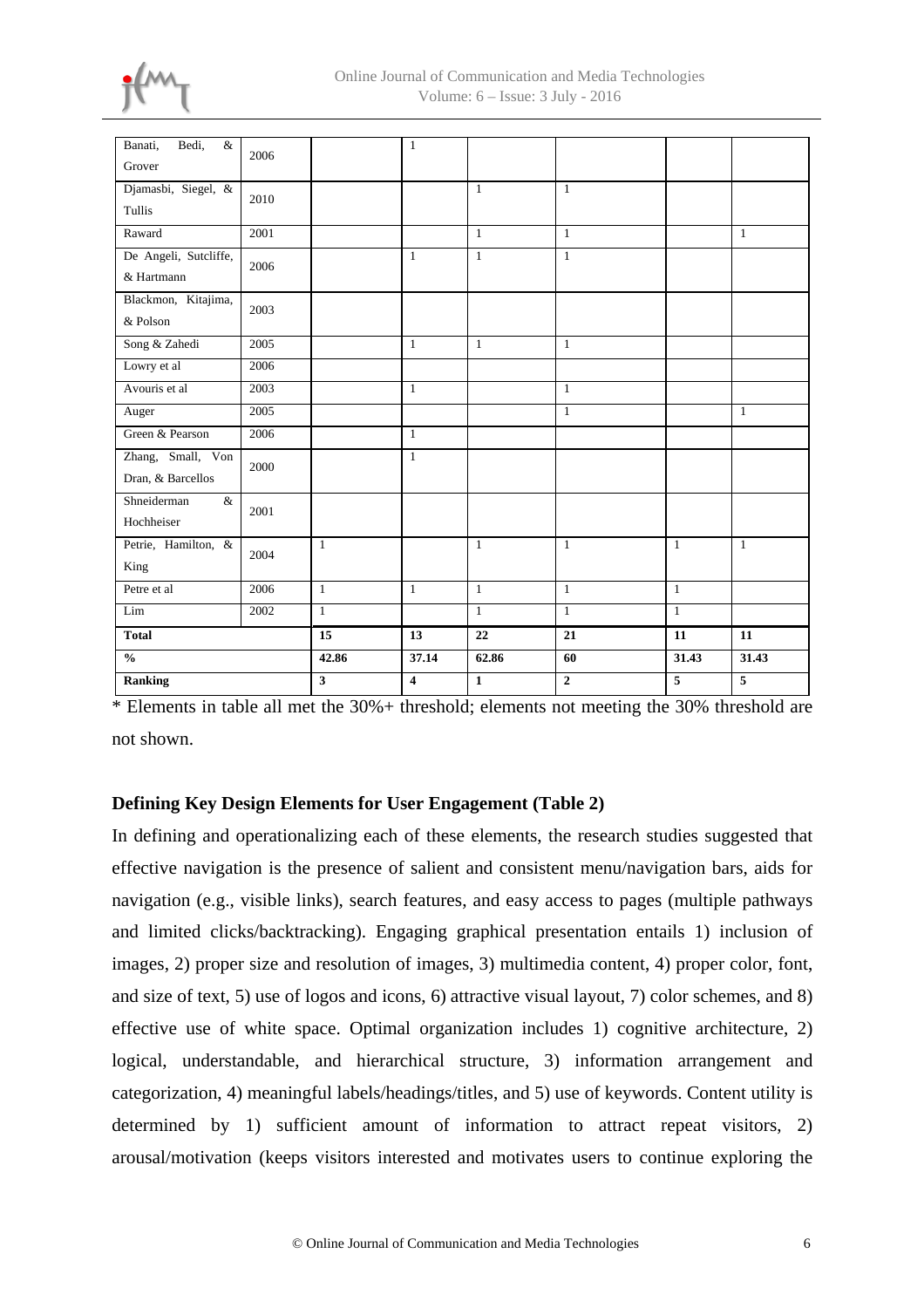site), 3) content quality, 4) information relevant to the purpose of the site, and 5) perceived utility based on user needs/requirements. The purpose of a website is clear when it 1) establishes a unique and visible brand/identity, 2) addresses visitors' intended purpose and expectations for visiting the site, and 3) provides information about the organization and/or services. Simplicity is achieved by using 1) simple subject headings, 2) transparency of information (reduce search time), 3) website design optimized for computer screens, 4) uncluttered layout, 5) consistency in design throughout website, 6) ease of using (including first-time users), 7) minimize redundant features, and 8) easily understandable functions. Readability is optimized by content that is 1) easy to read, 2) well-written, 3) grammatically correct, 4) understandable, 5) presented in readable blocks, and 6) reading level appropriate.

| <b>Key Elements</b> | Definition                                                        |  |  |  |  |  |
|---------------------|-------------------------------------------------------------------|--|--|--|--|--|
| Navigation          | Salient menu/navigation bar                                       |  |  |  |  |  |
|                     | Consistency of navigation bar                                     |  |  |  |  |  |
|                     | Aids for navigation (e.g., visible links)                         |  |  |  |  |  |
|                     | Easy<br>access<br>web<br>to<br>pages<br>(e.g.,<br>excessive<br>no |  |  |  |  |  |
|                     | backtracking/clicks and reach through multiple pathways)          |  |  |  |  |  |
|                     | <b>Search features</b><br>$\bullet$                               |  |  |  |  |  |
|                     | Users feel in control/ease of managing                            |  |  |  |  |  |
| Graphical           | Inclusion of images                                               |  |  |  |  |  |
| Representation      | Size and resolution of images                                     |  |  |  |  |  |
|                     | Multimedia content (e.g., animation or audio)<br>$\bullet$        |  |  |  |  |  |
|                     | Color, font, and size of text                                     |  |  |  |  |  |
|                     | Distinct logos and icons                                          |  |  |  |  |  |
|                     | Visual attractiveness/layout                                      |  |  |  |  |  |
|                     | Color schemes                                                     |  |  |  |  |  |
|                     | Effective use of white space/avoid visual overload                |  |  |  |  |  |
|                     | Minimizing loading time for visual elements<br>$\bullet$          |  |  |  |  |  |
| Organization        | Cognitive mapping/architecture                                    |  |  |  |  |  |
|                     | Understandable structure                                          |  |  |  |  |  |
|                     | Logical organization                                              |  |  |  |  |  |

Table 2 – Definitions of Key Design Elements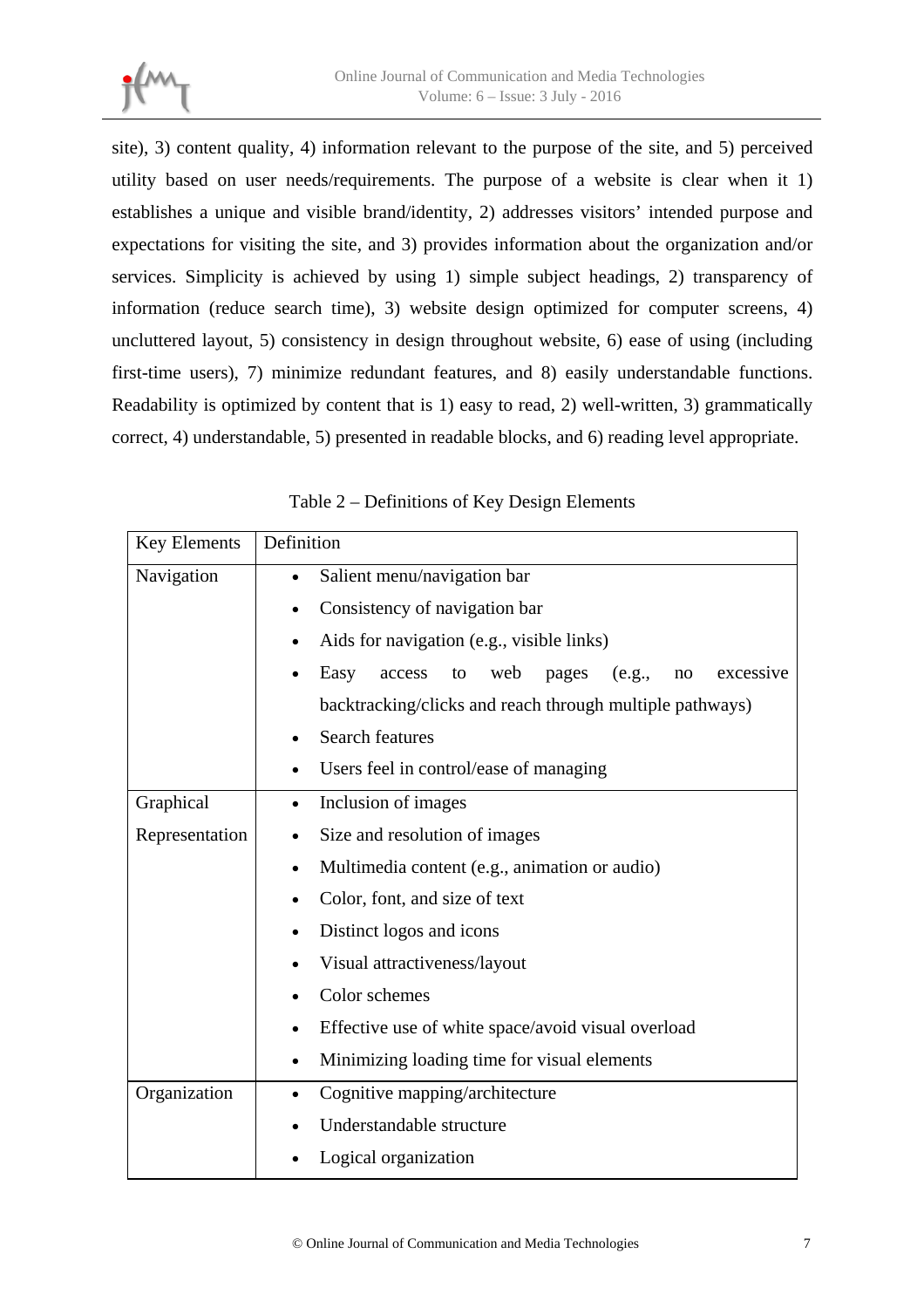

|             | Hierarchical/sequencing organization                                     |  |  |  |
|-------------|--------------------------------------------------------------------------|--|--|--|
|             | Systematic information arrangement and categorization                    |  |  |  |
|             | Consistency                                                              |  |  |  |
|             | Meaningful labels/headings/titles                                        |  |  |  |
|             | Keywords                                                                 |  |  |  |
| Content     | Sufficient amount of information to attract repeat visitors<br>$\bullet$ |  |  |  |
| Utility     | Arousal/motivation (keep visitors interested and further                 |  |  |  |
|             | explore the site)                                                        |  |  |  |
|             | Content quality                                                          |  |  |  |
|             | Current/up-to-date information<br>٠                                      |  |  |  |
|             | Relevant to the purpose of the website                                   |  |  |  |
|             | Users' needs and requirements/perceived utility                          |  |  |  |
| Purpose     | Unique identity<br>$\bullet$                                             |  |  |  |
|             | Intended purpose of visiting/expectations<br>٠                           |  |  |  |
|             | Type of interaction                                                      |  |  |  |
|             | Organizational attractiveness                                            |  |  |  |
|             | Visible brand/contact and organization information                       |  |  |  |
|             | Information about service policy<br>$\bullet$                            |  |  |  |
| Simplicity  | Simple subject headings                                                  |  |  |  |
|             | Transparency of information (reduce search time)                         |  |  |  |
|             | Website design optimized for computer screens                            |  |  |  |
|             | Uncluttered layout                                                       |  |  |  |
|             | Consistency in design throughout the website                             |  |  |  |
|             | Ease of using (including first time users)                               |  |  |  |
|             | Minimize redundant features                                              |  |  |  |
|             | Easily understandable features/functions                                 |  |  |  |
| Readability | Easy to read<br>$\bullet$                                                |  |  |  |
|             | Well-written                                                             |  |  |  |
|             | Grammatically correct                                                    |  |  |  |
|             | Understandable                                                           |  |  |  |
|             | Appropriate amount of content on each page/readable blocks               |  |  |  |
|             | Reading level appropriate content                                        |  |  |  |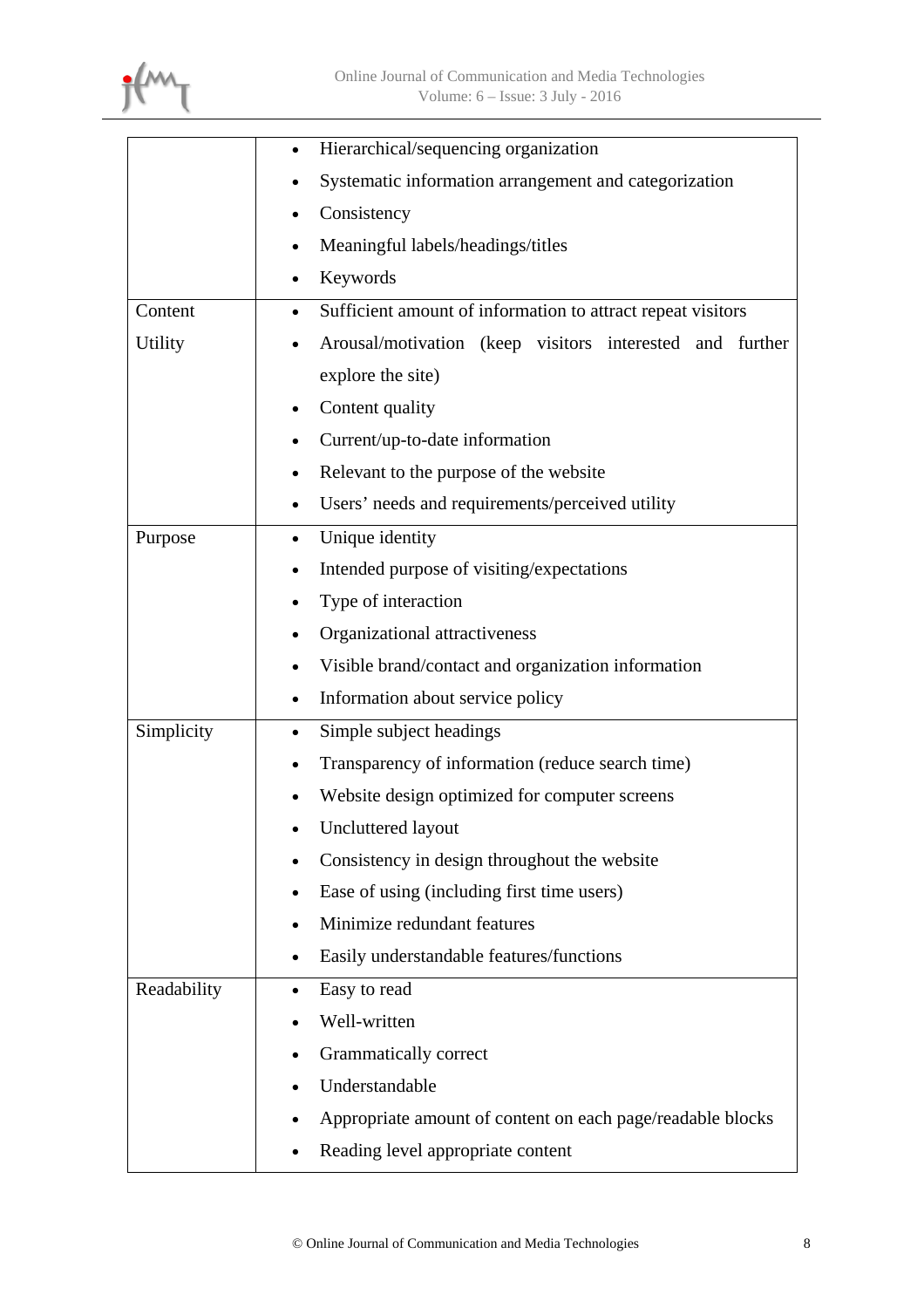# **Discussion**

The seven website design elements most often discussed in relation to user engagement in the reviewed studies were navigation (62.86%), graphical representation (60%), organization (42.86%), content utility (37.14%), purpose (31.43%), simplicity (31.43%), and readability (31.43%). These seven elements exceeded our threshold level of 30% representation in the literature and were included into a short list of website design elements to operationalize effective website design. For further analysis, we reviewed how studies defined and evaluated these seven elements. This may allow designers and researchers to determine and follow best practices for facilitating or predicting user engagement.

A remaining challenge is that the definitions of website design elements often overlap. For example, several studies evaluated organization by how well a website incorporates cognitive architecture, logical and hierarchical structure, systematic information arrangement and categorization, meaningful headings and labels, and keywords. However, these features are also crucial in navigation design. Also, the implications of using distinct logos and icons go beyond graphical representation. Logos and icons also establish unique brand/identity for the organization (purpose) and can serve as visual aids for navigation. Future studies are needed to develop distinct and objective measures to assess these elements and how they affect user engagement (Lee & Kozar, 2012).

Given the rapid increase in both mobile technology and social media use, it is surprising that no studies mentioned cross-platform compatibility and social media integration. In 2013, 34% of cellphone owners primarily use their cellphones to access the Internet, and this number continues to grow ("Mobile Technology Factsheet," 2013). With the rise of different mobile devices, users are also diversifying their web browser use. Internet Explorer (IE) was once the leading web browser. However, in recent years, FireFox, Safari, and Chrome have gained significant traction (W3schools.com, 2015). Website designers and researchers must be mindful of different platforms and browsers to minimize the risk of losing users due to compatibility issues. In addition, roughly 74% of American Internet users use some form of social media (Duggan, Ellison, Lampe, Lenhart, & Smith, 2015), and social media has emerged as an effective platform for organizations to target and interact with users. Integrating social media into website design may increase user engagement by facilitating participation and interactivity.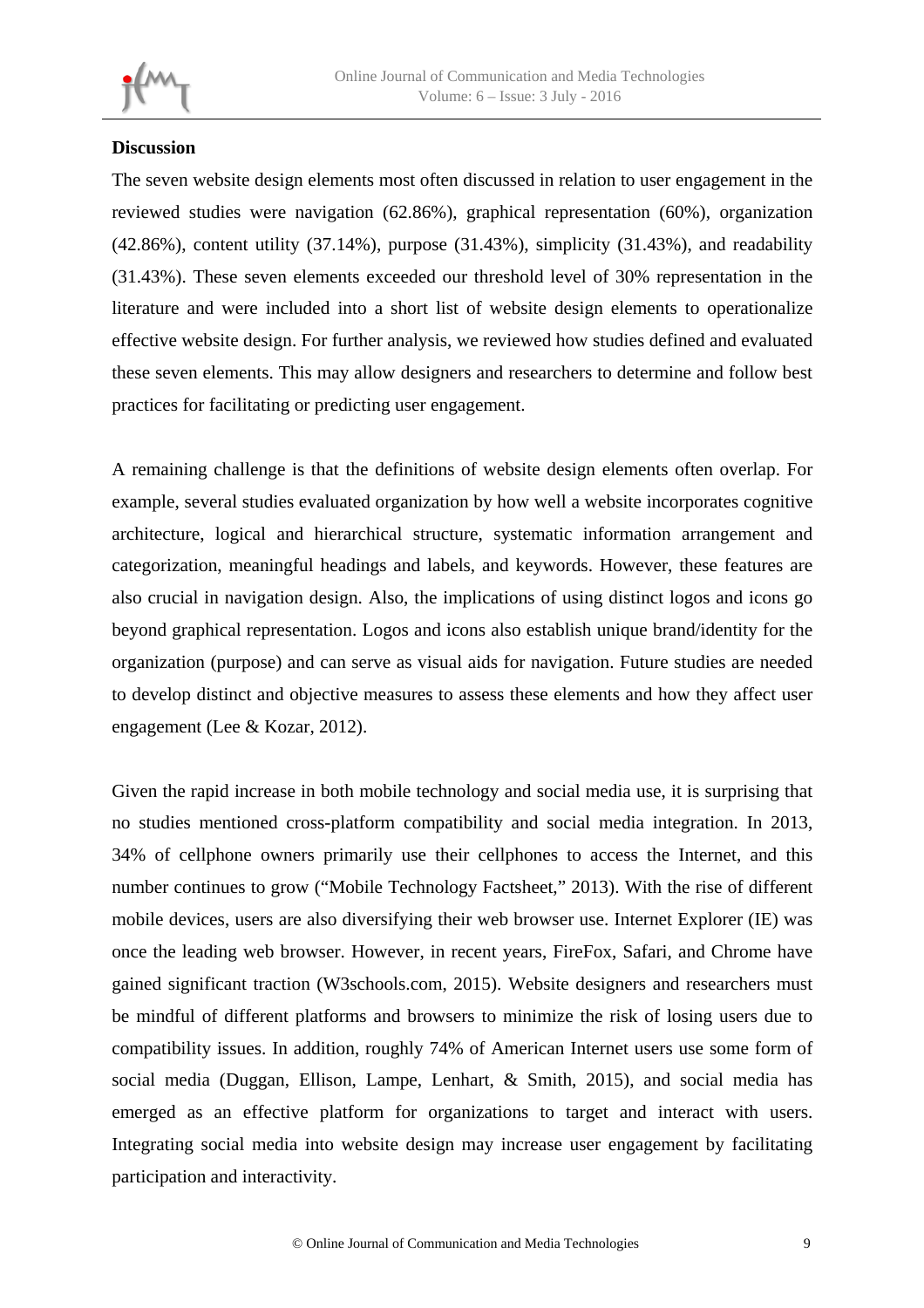

There are several limitations to the current review. First, due to the large number of studies published in this area and due to this study being exploratory, we selected from the first 100 research publications on Google Scholar search results. Future studies may benefit from defining design to a specific topic, set of years, or other area to limit the number of search results. Second, we did not quantitatively evaluate the effectiveness of these website design elements. Additional research can help to better quantify these elements.

It should also be noted that different disciplines and industries have different objectives in designing websites and should thus prioritize different website design elements. For example, online businesses and marketers seek to design websites that optimize brand loyalty, purchase, and profit (Petre et al., 2006). Others, such as academic researchers or healthcare providers, are more likely to prioritize privacy/confidentiality, and content accuracy in building websites (Horvath, Ecklund, Hunt, Nelson, & Toomey, 2015). Ultimately, we advise website designers and researchers to consider the design elements delineated in this review, along with their unique needs, when developing user engagement strategies.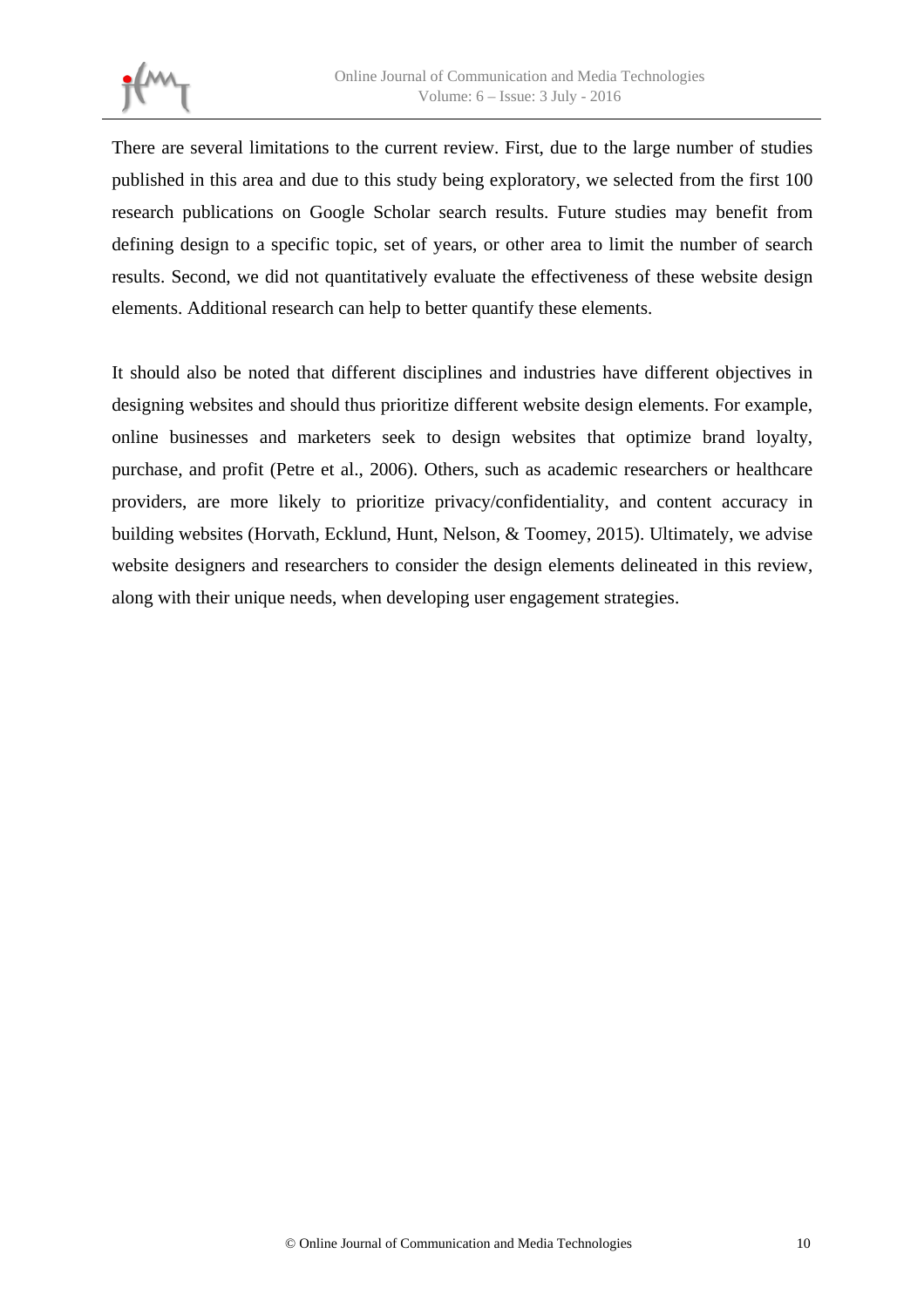## **References**

- Arroyo, Ernesto, Selker, Ted, & Wei, Willy. (2006). *Usability tool for analysis of web designs using mouse tracks.* Paper presented at the CHI'06 Extended Abstracts on Human Factors in Computing Systems.
- Atterer, Richard, Wnuk, Monika, & Schmidt, Albrecht. (2006). *Knowing the user's every move: user activity tracking for website usability evaluation and implicit interaction.* Paper presented at the Proceedings of the 15th international conference on World Wide Web.
- Auger, Pat. (2005). The impact of interactivity and design sophistication on the performance of commercial websites for small businesses. *Journal of Small Business Management, 43*(2), 119-137.
- Avouris, Nikolaos, Tselios, Nikolaos, Fidas, Christos, & Papachristos, Eleftherios. (2003). Website evaluation: A usability-based perspective *Advances in Informatics* (pp. 217- 231): Springer.
- Banati, Hema, Bedi, Punam, & Grover, PS. (2006). Evaluating web usability from the user's perspective. *Journal of Computer Science, 2*(4), 314.
- Belanche, Daniel, Casaló, Luis V, & Guinalíu, Miguel. (2012). Website usability, consumer satisfaction and the intention to use a website: The moderating effect of perceived risk. *Journal of retailing and consumer services, 19*(1), 124-132.
- Bevan, Nigel. (1997). *Usability issues in web site design.* Paper presented at the HCI (2).
- Blackmon, Marilyn Hughes, Kitajima, Muneo, & Polson, Peter G. (2003). *Repairing usability problems identified by the cognitive walkthrough for the web.* Paper presented at the Proceedings of the SIGCHI conference on Human factors in computing systems.
- Blackmon, Marilyn Hughes, Polson, Peter G, Kitajima, Muneo, & Lewis, Clayton. (2002). *Cognitive walkthrough for the web.* Paper presented at the Proceedings of the SIGCHI conference on human factors in computing systems.
- Braddy, Phillip W, Meade, Adam W, & Kroustalis, Christina M. (2008). Online recruiting: The effects of organizational familiarity, website usability, and website attractiveness on viewers' impressions of organizations. *Computers in Human Behavior, 24*(6), 2992-3001.
- Brady, Laurie, & Phillips, Christine. (2003). Aesthetics and usability: A look at color and balance. *Usability News, 5*(1), 2003.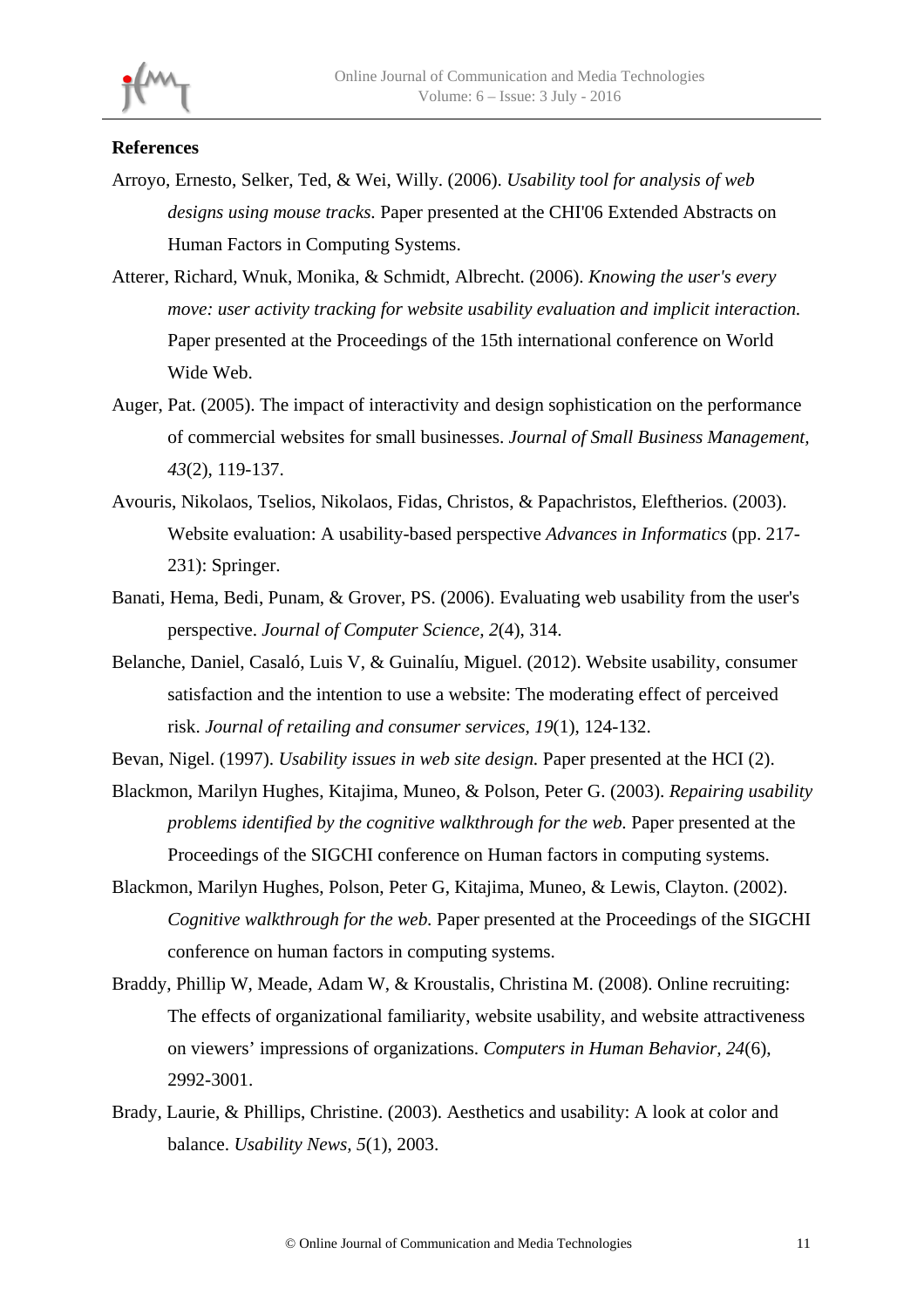- Cyr, Dianne, Head, Milena, & Larios, Hector. (2010). Colour appeal in website design within and across cultures: A multi-method evaluation. *International journal of humancomputer studies, 68*(1), 1-21.
- Cyr, Dianne, Ilsever, Joe, Bonanni, Carole, & Bowes, John. (2004). *Website Design and Culture: An Empirical Investigation.* Paper presented at the IWIPS.
- Dastidar, Surajit Ghosh. (2009). Impact of the factors influencing website usability on user satisfaction.
- De Angeli, Antonella, Sutcliffe, Alistair, & Hartmann, Jan. (2006). *Interaction, usability and aesthetics: what influences users' preferences?* Paper presented at the Proceedings of the 6th conference on Designing Interactive systems.
- Djamasbi, Soussan, Siegel, Marisa, & Tullis, Tom. (2010). Generation Y, web design, and eye tracking. *International journal of human-computer studies, 68*(5), 307-323.
- Djonov, Emilia. (2007). Website hierarchy and the interaction between content organization, webpage and navigation design: A systemic functional hypermedia discourse analysis perspective. *Information Design Journal, 15*(2), 144-162.
- Duggan, M., Ellison, N., Lampe, C., Lenhart, A., & Smith, A. (2015). Social Media update 2014. Washington, D.C.: Pew Research Center.
- Flavián, Carlos, Guinalíu, Miguel, & Gurrea, Raquel. (2006). The role played by perceived usability, satisfaction and consumer trust on website loyalty. *Information & Management, 43*(1), 1-14.
- George, Carole A. (2005). Usability testing and design of a library website: an iterative approach. *OCLC Systems & Services: International digital library perspectives, 21*(3), 167-180.
- Google.com. (2015). Bounce Rate. *Analyrics Help.* Retrieved 2/11, 2015, from https://support.google.com/analytics/answer/1009409?hl=en
- Green, D., & Pearson, J.M. (2006). Development of a web site usability instrument based on ISO 9241-11. *Journal of Computer Information Systems, Fall*.
- Horvath, Keith J, Ecklund, Alexandra M, Hunt, Shanda L, Nelson, Toben F, & Toomey, Traci L. (2015). Developing Internet-Based Health Interventions: A Guide for Public Health Researchers and Practitioners. *J Med Internet Res, 17*(1), e28. doi: 10.2196/jmir.3770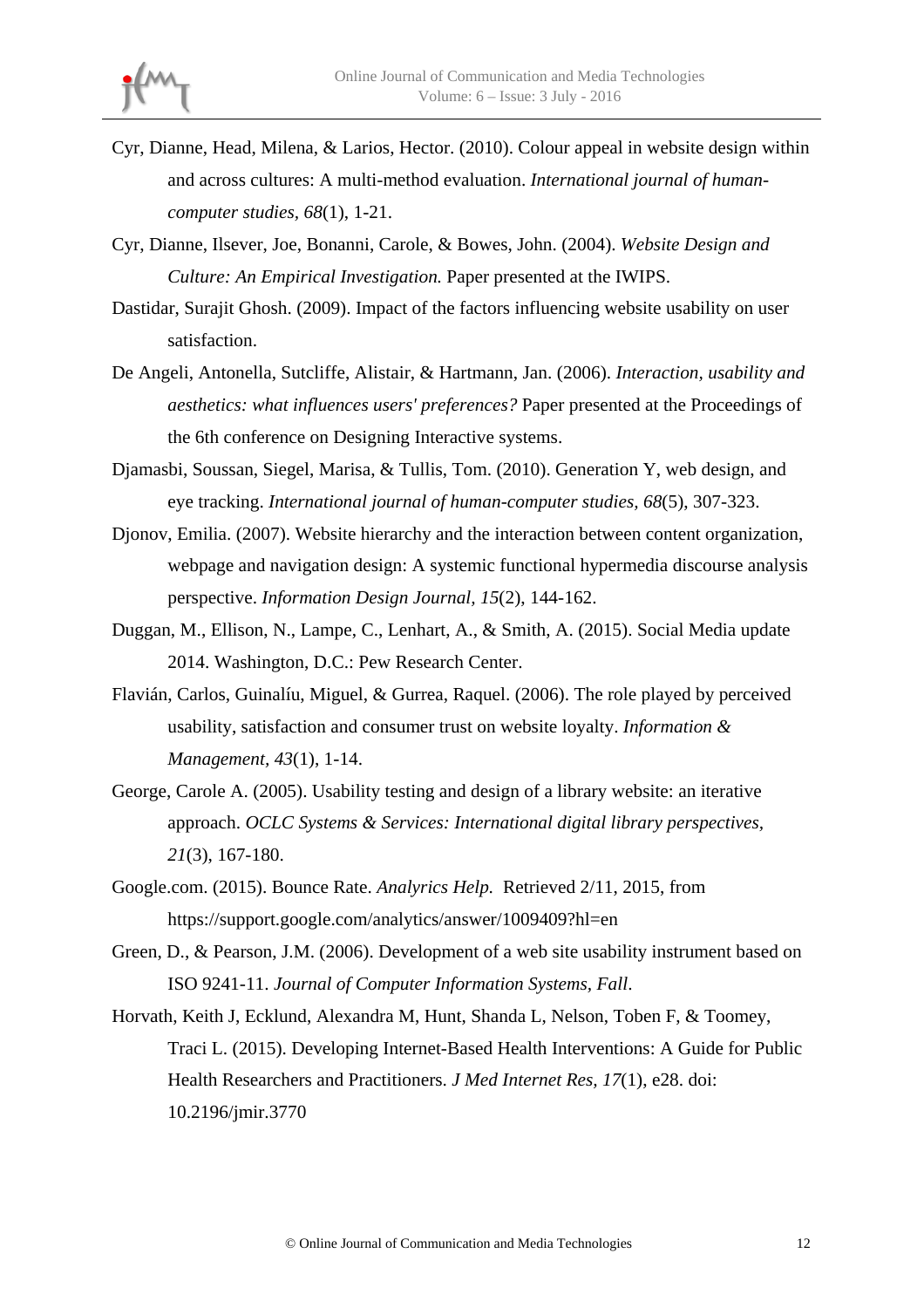

- International Standardization Organization. (1998). ISO 2941-11:1998 Ergonomic requirements for office work with visual display terminals (VDTs) -- Part 11: Guidance on usability: International Standardization Organization (ISO).
- Internet Use Over Time. (2014, January 2). Retrieved February 15, 2015, from http://www.pewinternet.org/data-trend/internet-use/internet-use-over-time/
- Internet User Demographics. (2013, November 14). Retrieved February 11, 2015, from http://www.pewinternet.org/data-trend/internet-use/latest-stats/
- Kim, Jinwoo, Lee, Jungwon, Han, Kwanghee, & Lee, Moonkyu. (2002). Businesses as Buildings: Metrics for the Architectural Quality of Internet Businesses. *Information Systems Research, 13*(3), 239-254. doi: doi:10.1287/isre.13.3.239.79
- Lee, Younghwa, & Kozar, Kenneth A. (2012). Understanding of website usability: Specifying and measuring constructs and their relationships. *Decision Support Systems, 52*(2), 450-463.
- Lim, Sun. (2002). The Self-Confrontation Interview: Towards an Enhanced Understanding of Human Factors in Web-based Interaction for Improved Website Usability. *J. Electron. Commerce Res., 3*(3), 162-173.
- Lowry, Paul Benjamin, Spaulding, Trent, Wells, Taylor, Moody, Greg, Moffit, Kevin, & Madariaga, Sebastian. (2006). *A theoretical model and empirical results linking website interactivity and usability satisfaction.* Paper presented at the System Sciences, 2006. HICSS'06. Proceedings of the 39th Annual Hawaii International Conference on.
- Maurer, Steven D, & Liu, Yuping. (2007). Developing effective e-recruiting websites: Insights for managers from marketers. *Business Horizons, 50*(4), 305-314.
- Mobile Technology Fact Sheet. (2013, December 27). Retrieved August 5, 2015, from http://www.pewinternet.org/fact-sheets/mobile-technology-fact-sheet/
- Nielsen, Jakob. (2012). Usability 101: introduction to Usability. Retrieved 2/11, 2015, from http://www.nngroup.com/articles/usability-101-introduction-to-usability/
- Palmer, Jonathan W. (2002). Web Site Usability, Design, and Performance Metrics. *Information Systems Research, 13*(2), 151-167. doi: doi:10.1287/isre.13.2.151.88
- Petre, Marian, Minocha, Shailey, & Roberts, Dave. (2006). Usability beyond the website: an empirically-grounded e-commerce evaluation instrument for the total customer experience. *Behaviour & Information Technology, 25*(2), 189-203.